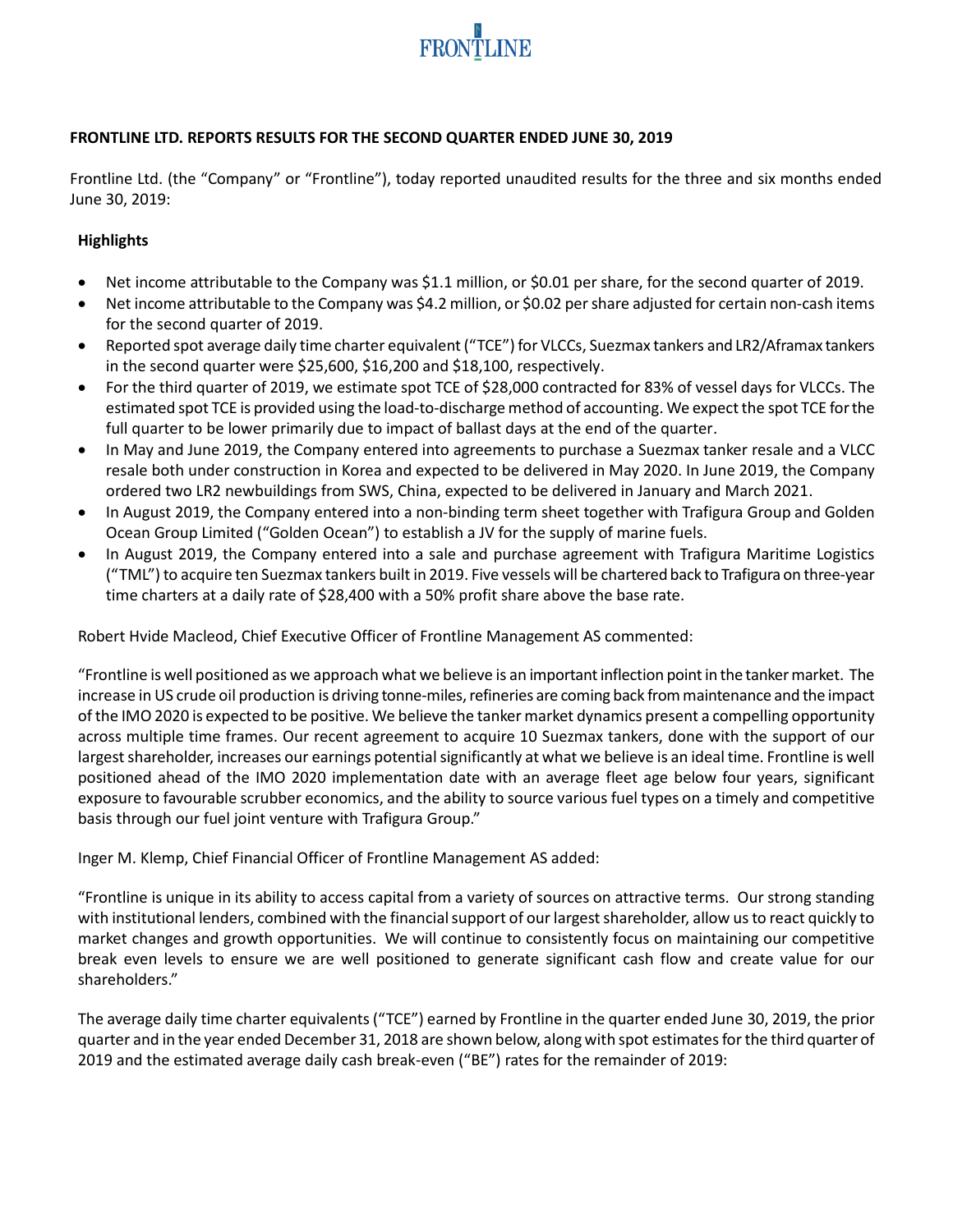# **Average daily time charter equivalents ("TCEs")**

| $(5 \text{ per day})$ |         | Spot    |        | Spot<br>estimates | % covered | Estimated<br>average<br>daily BE<br>rates |
|-----------------------|---------|---------|--------|-------------------|-----------|-------------------------------------------|
|                       | Q2 2019 | Q1 2019 | 2018   |                   | Q3 2019   | 2019                                      |
| <b>VLCC</b>           | 25,600  | 35,700  | 18,300 | 28,000            | 83%       | 24,500                                    |
| <b>SMAX</b>           | 16,200  | 28,200  | 17,300 | 18,300            | 70%       | 21,300                                    |
| LR <sub>2</sub>       | 18,100  | 24,000  | 14,900 | 16,800            | 68%       | 16,200                                    |

The estimated average daily cash break-even rates are the daily TCE rates the vessels must earn in order to cover operating expenses including dry docks, repayments of loans, interest on loans, bareboat hire and general and administrative expenses.

Spot estimates are provided using the load-to-discharge method of accounting. The rates quoted are for days currently contracted. The actual rates to be earned in the third quarter of 2019 will therefore depend on the number of additional days that we can contract, and more importantly the number of additional days that each vessel is laden. Therefore, a high number of ballast days at the end of the quarter will limit the amount of additional revenues to be booked based on load to discharge accounting principles.

On May 15, 2019 the Company disclosed that spot TCE of \$34,800 per day had been contracted for 63% of vessel days for our VLCCs. As described above, due to the limited number of additional laden days at the end of the second quarter, additional revenues booked were limited and as such the total revenues for the 63% of vessel days contracted was spread over 100% of the days in the quarter, resulting in a lower TCE per day by the end of the second quarter.

The load-to-discharge method of accounting results in revenues being recognized over fewer days, but at a higher rate for those days. Over the life of a voyage there is no difference in the total revenues and costs to be recognized.

When expressing TCE per day for the second quarter of 2019, the Company uses the total available days for the quarter and not just the number of days the vessel is laden.

# **The Fleet**

As of June 30, 2019, the Company's fleet consisted of 63 vessels, with an aggregate capacity of approximately 12.2 million DWT:

- (i) 48 vessels owned by the Company (14 VLCCs, 16 Suezmax tankers, 18 LR2/Aframax tankers);
- (ii) three VLCCs that are under finance leases;
- (iii) one VLCC that is recorded as an investment in finance lease;
- (iv) two VLCCs chartered in from an unrelated third party; and
- (v) nine vessels that are under the Company's commercial management (three VLCCs, two Suezmax tankers, two LR2 tankers and two Aframax oil tankers)

As of June 30, 2019, the Company had entered into fixed rate time charter-out contracts for one LR2 tanker and two Suezmax tankers all with expiry in Q1 2020 at average rates of \$19,500 per day, \$23,750 per day and \$17,000 per day plus profit split, respectively.

In April, 2019 the Company took delivery of the VLCC newbuilding Front Discovery.

In May 2019, the Company entered into an agreement to purchase a scrubber-equipped Suezmax tanker resale under construction at Hyundai Samho Heavy Industries ("HSHI"), Korea, expected to be delivered in May 2020, at a cost of \$65.4 million.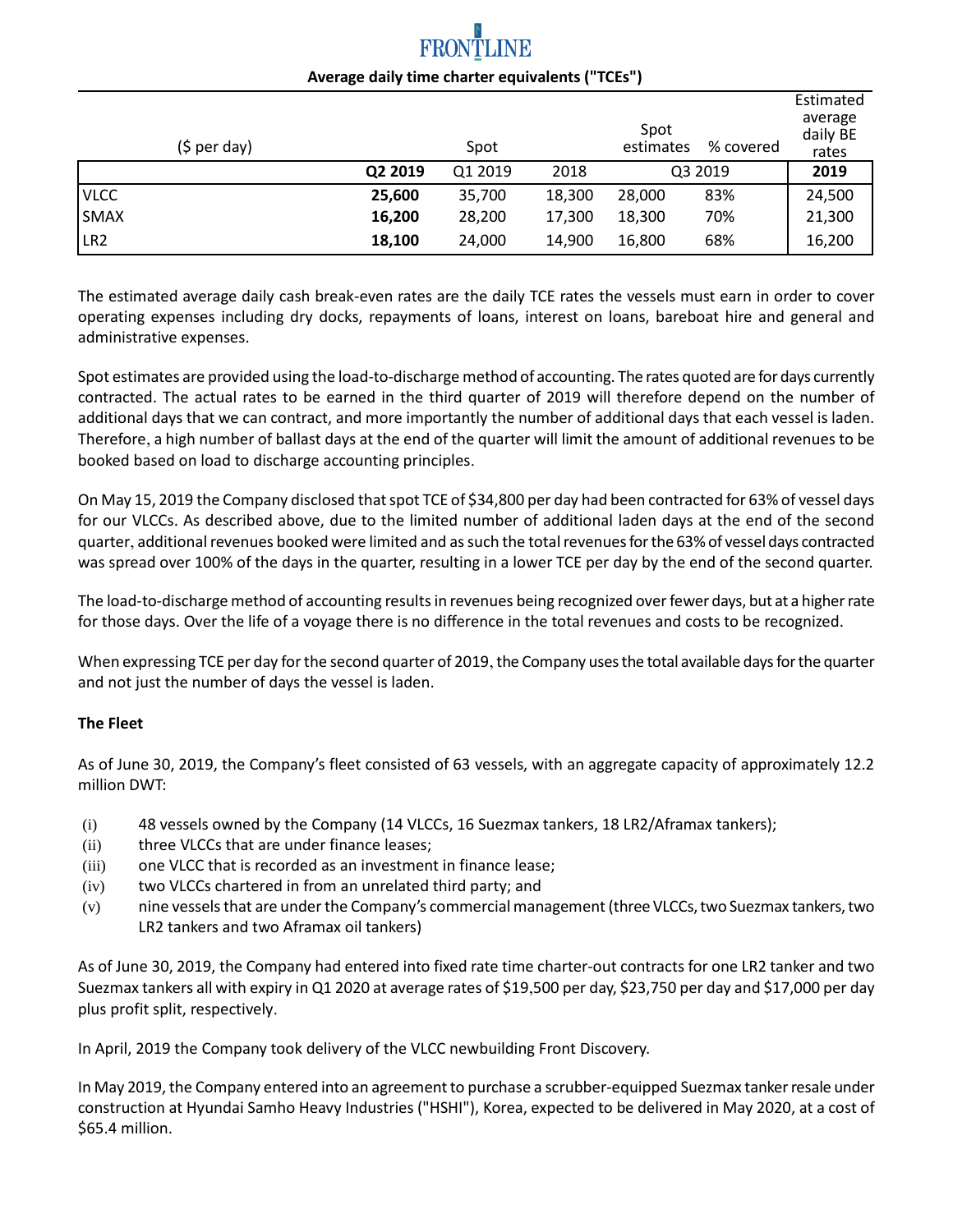In June 2019, the Company entered into an agreement to purchase a scrubber-equipped VLCC resale under construction at HSHI, expected to be delivered in May 2020, at a cost of \$92.5 million.

In June 2019, the Company ordered two LR2 newbuildings from Shanghai Waigaoqiao Shipbuilding Co. Ltd. ("SWS"), China, expected to be delivered in January and March 2021 at a cost of \$46.7 million each.

In June 2019, an explosion occurred on the LR2 tanker Front Altair shortly after the vessel had passed through the Strait of Hormuz in the Persian Gulf. The 23 crew members on board the Front Altair were unharmed after being rescued by a cargo vessel. Frontline was able to deploy emergency responders in a timely manner, who extinguished the fire within hours of the incident and there was no pollution. Front Altair is presently undergoing repairs and is expected to resume operation in the fourth quarter of 2019. The Company's modern vessels are designed to withstand catastrophic events in order to ensure the safety of the crew and cargo.

We procure insurance for our fleet against those risks that we believe the shipping industry commonly insures. These insurances include hull and machinery insurance; protection and indemnity insurance, which include environmental damage and pollution insurance coverage; freight, demurrage and defense insurance, which provides protection for ship owners and operators for legal and other costs incurred in relation to disputes that are uninsured; and war risk insurance. As such, the impact of the incident on the results of operation and financial position is expected to be minor.

The Company has an extensive dry dock program in the third and fourth quarter of 2019 due to scrubber installations. This will result in higher dry dock costs and additional off hire.

## **Newbuilding Program**

As of June 30, 2019, the Company's newbuilding program comprised one Suezmax tanker and one VLCC, which are both expected to be delivered in May 2020 and two LR2 tankers which are expected to be delivered in January and March 2021.

As of June 30, 2019, total instalments of \$26.1 million had been paid and remaining commitments amounted to \$225.1 million, of which we expect \$18.5 million to be paid in 2019, \$141.3 million to be paid in 2020 and \$65.3 million to be paid in 2021. As of August 26, 2019, Frontline has committed bank financing in place to finance the Suezmax tanker newbuilding and estimates a loan amount of \$42.9 million will be drawn in 2020. The Company is in discussions with banks to finance the VLCC newbuilding and the two LR2 newbuildings and is confident that it will be able to do so on favorable terms.

# **Financing Update**

In April 2019, the Company signed an amendment on similar terms to its \$110.5 million term loan facility with ING for a separate tranche of \$4.1 million to finance exhaust gas cleaning systems ("EGCS") to be installed on the VLCC Front Discovery. The additional tranche was subsequently drawn down in April 2019 along with the delivery tranche of \$55.3 million.

In June 2019, the Company signed amendments to two senior secured term loan facilities with Credit Suisse financing four VLCCs to increase the committed amount under each facility by up to \$15.0 million, or by \$30.0 million in total, on the same terms as existing facilities. The additional \$30.0 million was subsequently drawn down in June 2019. These vessels were initially financed at lower market values, and the increase in the size of the facilities wasmade in order to maintain a targeted leverage of 65% of the market value on the vessels.

In June 2019, the Company repaid \$30.0 million under its senior unsecured loan facility of up to \$275.0 million with an affiliate of Hemen Holding Ltd. As of June 30, 2019, \$155.0 million remains available and undrawn under the facility.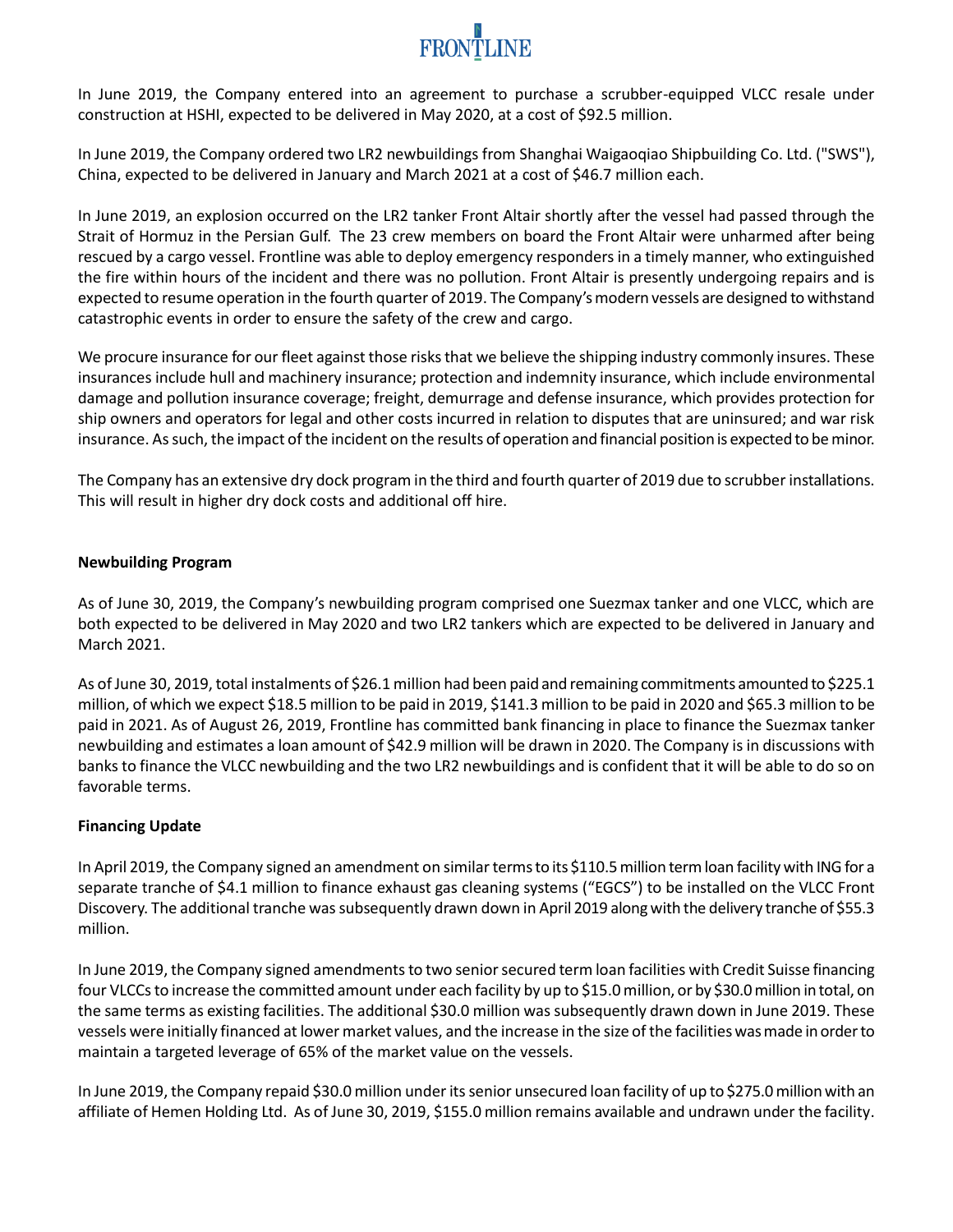

In August 2019, the Company obtained a financing commitment for a senior secured term loan facility in an amount of up to \$42.9 million with Credit Suisse. The facility matures five years after delivery and carries an interest rate of LIBOR plus a margin of 190 basis points and has an amortization profile of 18 years. The facility will be used to partially finance the Suezmax tanker resale under construction at HSHI. The facility is subject to final documentation.

## **Corporate Update**

Pursuant to the Company's stated dividend policy, the Board has decided not to pay a dividend for the second quarter of 2019.

The Company had 170,968,092 ordinary shares outstanding as of June 30, 2019. The weighted average number of shares outstanding for the quarter was 170,069,336.

## **Second Quarter 2019 Results**

The Company reports net income attributable to the Company of \$1.1 million for the second quarter of 2019 compared with net income of \$40.0 million in the previous quarter. The net income attributable to the Company adjusted for certain non-cash items was \$4.2million for the second quarter of 2019. The non-cash items consisted of a \$1.7 million unrealized gain on marketable securities, a \$0.8 million share of results of Feen Marine Scrubbers Inc. ("FMSI") and a loss on derivatives of \$5.6 million.

In March 2019, the Company sold 1.3 million shares of Golden Ocean for proceeds of \$6.6 million. At the same time, the Company entered into a forward contract to repurchase 1.3 million shares of Golden Ocean in June 2019 for \$6.6 million. As partial settlement of the contract, the Company entered into a new forward contract to repurchase the shares in September 2019 for \$6.7 million and received a net cash settlement of \$0.1 million after adjustment for foreign exchange differences. This has been treated as a draw down of debt.

Reconciliation of net (loss) income attributable to the Company adjusted for certain non-cash items: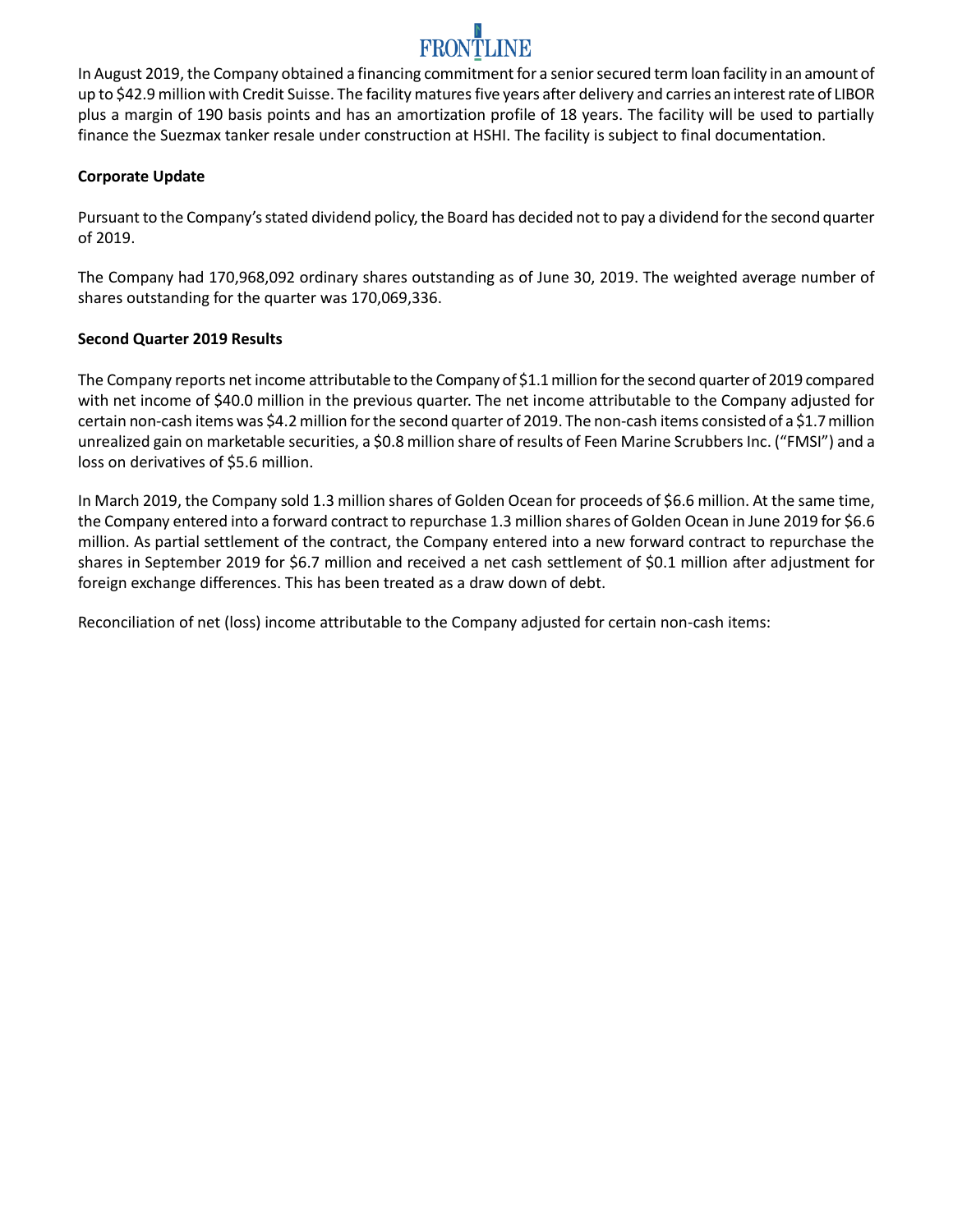|                                                                               |         |         | Six<br>months<br>ended<br>June | Six<br>months<br>ended<br>June |
|-------------------------------------------------------------------------------|---------|---------|--------------------------------|--------------------------------|
| (in millions of $\zeta$ )                                                     | Q2 2019 | Q1 2019 | 2019                           | 2018                           |
| Net income (loss) attributable to the Company<br>Add back:                    | 1.1     | 40.0    | 41.1                           | (36.5)                         |
| Loss on termination of vessel lease, net of cash paid                         |         |         |                                | 5.8                            |
| Unrealised loss on marketable securities                                      |         | 1.4     | 1.4                            | 0.3                            |
| Loss on derivatives                                                           | 5.6     | 4.1     | 9.7                            |                                |
| Less:                                                                         |         |         |                                |                                |
| Gain on derivatives                                                           |         |         |                                | (7.0)                          |
| Unrealised gain on marketable securities                                      | (1.7)   |         | (1.7)                          | (0.8)                          |
| Share of results of associated company                                        | (0.8)   |         | (0.8)                          |                                |
| Release of accrued dry docking costs                                          |         |         |                                | (2.1)                          |
| Gain on sale of shares                                                        |         |         |                                | (1.0)                          |
| Net income attributable to the Company adjusted for certain non-cash<br>items | 4.2     | 45.5    | 49.7                           | (41.3)                         |
| (in thousands)                                                                |         |         |                                |                                |
| Weighted average number of ordinary shares                                    | 170,069 | 169,821 | 169,946                        | 169,809                        |
| (in 5)                                                                        |         |         |                                |                                |
| Basic earnings (loss) per share                                               | 0.01    | 0.24    | 0.24                           | (0.21)                         |
| Basic earnings per share adjusted for certain non-cash charges                | 0.02    | 0.27    | 0.29                           | (0.24)                         |

1 This press release describes net income attributable to the Company adjusted for certain non-cash items and related per share amounts, which are not measures prepared in accordance with US GAAP ("non-GAAP"). We believe the non-GAAP financial measures presented in this press release provide investors with a means of evaluating and understanding how the Company's management evaluates the Company's operating performance. These non-GAAP financial measures should not be considered in isolation from, as substitutes for, nor superior to financial measures prepared in accordance with GAAP.

## **Strategy and Market Outlook**

The second quarter of 2019 saw the largest year on year decline in global refinery throughput in the last decade due to extended maintenance ahead of IMO 2020. Refineries are now restoring capacity, throughput is rebounding swiftly and the second half of 2019 is expected to see about 2 million barrels per day in refining capacity onstream in Asia compared to the first half of the 2019. Crude oil demand forecasts remain healthy, although the IEA's growth forecast for 2019 and 2020 have been reduced to 1.1 and 1.3 million barrels per day.

For the balance of 2019, we expect the market to remain volatile due to crude oil supply concerns and geopolitical tensions, but continue to trend higher as crude oil volumes return. Exports from the Atlantic basin will continue to grow, driven primarily by increasing U.S. production, which is forecasted to grow by 1.4 and 0.9 million barrels per day in 2019 and 2020, respectively. A large portion of incremental production is flowing to Asia, supporting strong growth in tonne-mile demand.

The growth of the crude oil tanker fleet remains a key factor for the tanker market. Thus far in 2019, 41 VLCCs have been added to the global fleet compared to three vessel demolitions. An additional 33 VLCCs are scheduled to be delivered in 2019 with 43 more to follow in 2020 before the orderbook declines sharply. It is important to note that both the VLCC and Suezmax tanker order book as a percentage of the total fleet are at the lowest levelsseen in over 20 years. The orderbook has been the biggest challenge for the tanker markets over the last 24 months. The removal of this overhang is positive, but a surge in new orders can of course quickly change this.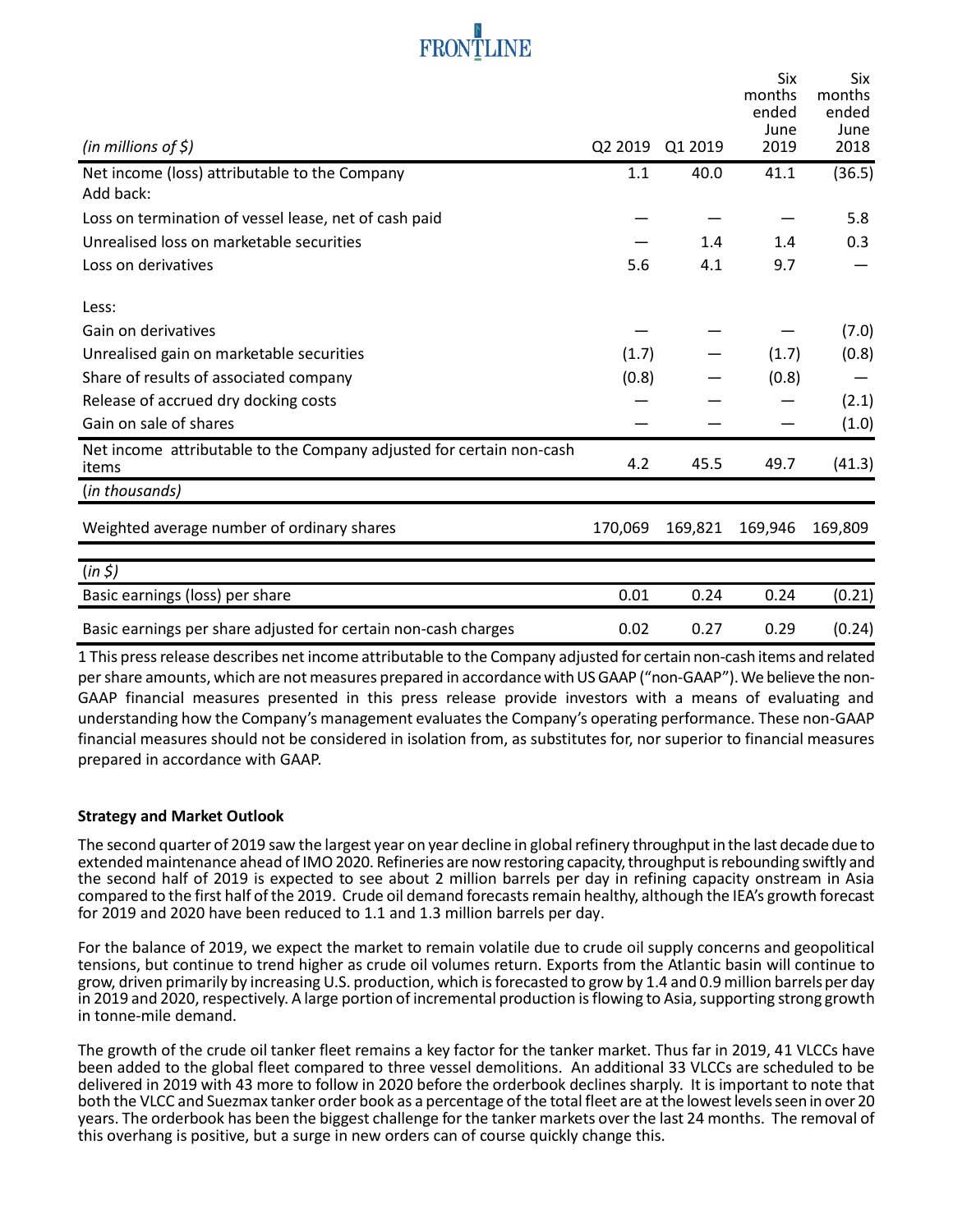

Despite continued deliveries of newbuilding vessels in the short term, effective crude tanker capacity growth is expected to slow as vessels are taken out of service for regular dockings, scrubber or ballast water installation and preparation of vessel fuel tanks for the IMO 2020 regulations. While the pace of recycling has slowed significantly compared to last year, there are still 170 VLCCs that are greater than 15 years of age. As we have previously stated, we believe a large number of older vessels will be taken out of the market and either be recycled or repurposed for floating storage as part of a regulation-driven phasing out of older vessels.

The Company's constructive market view is reflected in our recent vessel acquisitions and newbuilding orders. Most notably, our acquisition of 10 2019-built Suezmax tankers from TML instantly adds incremental earnings generation potential. We are also pleased to further extend our relationship with Trafigura Group through our joint venture to form a leading global supplier of marine fuels. We expect the latter will benefit the Company as we approach IMO 2020 by mitigating risk relating to availability and quality of fuel supplies. We believe we are well positioned for the new regulations through the joint venture, our very modern, fuel efficient fleet and our exposure to the potential financial benefits of exhaust gas cleaning systems.

Given our market view, we maintain high spot exposure for our available operating days, but have secured three year time charter contracts for five of the 10 Suezmax tankers purchased from TML, which still provide upside through a 50% share of profits above the daily base charter rates. Apart from those contracts, existing charter-out contracts total two Suezmax tankers and one LR2 with expiry in the first quarter of 2020. We also hold two VLCC charter-in contracts with expiry in the second quarter of 2020 with options to extend for 12 months significantly below current time charter market levels. We will remain opportunistic with respect to managing our spot exposure and expect to increase our coverage through the expected upcycle.

Frontline has one of the largest and most modern fleets in the industry with an average age now below four years. We always remain focused on maintaining cost-efficient operations and low breakeven levels. Against the backdrop of an expectation for a strong market for the balance of 2019 and into 2020, we believe we are exceptionally well positioned to create significant value to our shareholders.

#### **Conference Call and Webcast**

On August 27, 2019 at 9:00 A.M. ET (3:00 P.M. CET), the Company's management will host a conference call to discuss the results.

Participants should dial into the call 10 minutes before the scheduled time using the following numbers:

| Norway           | +47 2156 3162        |
|------------------|----------------------|
| Norway toll free | 800 10392            |
| UK               | +44 (0) 203 009 5710 |
| UK Toll Free     | 0.800.376.7425       |
| USA.             | +1 917 720 0178      |
| USA Toll Free    | 866 869 2321         |
| Conference ID    | 8688637              |

Presentation materials and a webcast of the conference call may be accessed on the Company's website, www.frontline.bm, under the 'Webcast' link.

A replay of the conference call will be available for seven days following the live call. The following numbers may be used to access the telephonic replay: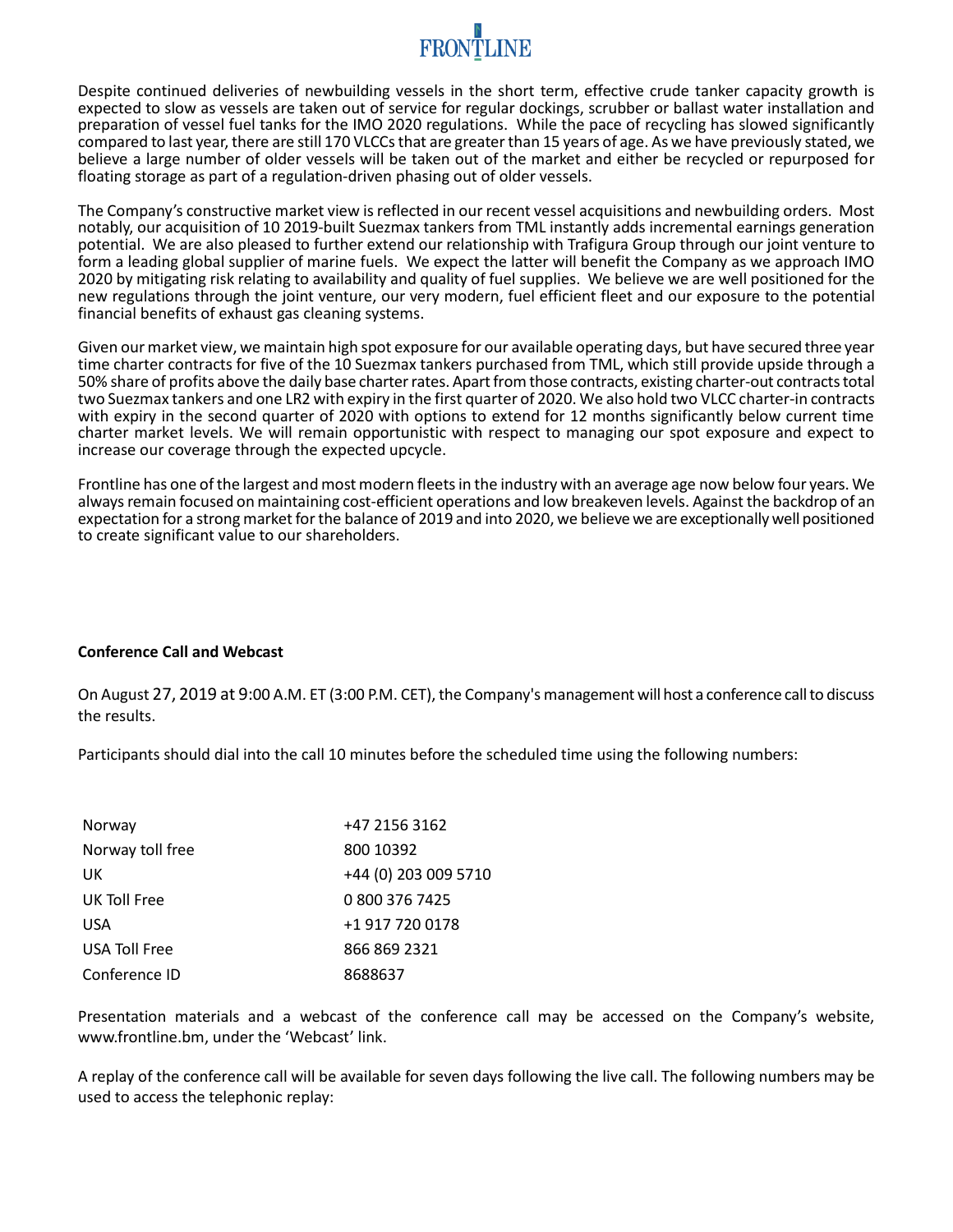

| <b>UK LocalCall</b> | 08445718951          |
|---------------------|----------------------|
| <b>UK FreeCall</b>  | 0 808 238 0667       |
| Std International   | +44 (0) 333 300 9785 |
| Norway              | 21 03 42 35          |
| <b>USA</b>          | +1 (917) 677-7532    |
| USA Toll Free       | +1 (866) 331-1332    |
| Conference ID       | 8688637              |

Participant information required: Full name & company

## **Forward-Looking Statements**

Matters discussed in this report may constitute forward-looking statements. The Private Securities Litigation Reform Act of 1995 provides safe harbor protections for forward-looking statements, which include statements concerning plans, objectives, goals, strategies, future events or performance, and underlying assumptions and other statements, which are other than statements of historical facts.

Frontline Ltd. and its subsidiaries, or the Company, desires to take advantage of the safe harbor provisions of the Private Securities Litigation Reform Act of 1995 and is including this cautionary statement in connection with this safe harbor legislation. This report and any other written or oral statements made by us or on our behalf may include forward-looking statements, which reflect our current views with respect to future events and financial performance, and are not intended to give any assurance as to future results. When used in this document, the words "believe," "anticipate," "intend," "estimate," "forecast," "project," "plan," "potential," "will," "may," "should," "expect" and similar expressions, terms or phrases may identify forward-looking statements.

The forward-looking statements in this report are based upon various assumptions, including without limitation, management's examination of historical operating trends, data contained in our records and data available from third parties. Although we believe that these assumptions were reasonable when made, because these assumptions are inherently subject to significant uncertainties and contingencies which are difficult or impossible to predict and are beyond our control, we cannot assure you that we will achieve or accomplish these expectations, beliefs or projections. We undertake no obligation to update any forward-looking statements, whether as a result of new information, future events or otherwise.

In addition to these important factors and matters discussed elsewhere herein, important factors that, in our view, could cause actual results to differ materially from those discussed in the forward-looking statements include the strength of world economies, fluctuations in currencies and interest rates, general market conditions, including fluctuations in charter hire rates and vessel values, changes in the supply and demand for vessels comparable to ours, changes in world wide oil production and consumption and storage, changes in the Company's operating expenses, including bunker prices, dry docking and insurance costs, the market for the Company's vessels, availability of financing and refinancing, our ability to obtain financing and comply with the restrictions and other covenants in our financing arrangements, availability of skilled workers and the related labor costs, compliance with governmental, tax, environmental and safety regulation, any non-compliance with the U.S. Foreign Corrupt Practices Act of 1977 (FCPA) or other applicable regulations relating to bribery, general economic conditions and conditions in the oil industry, effects of new products and new technology in our industry, the failure of counter parties to fully perform their contracts with us, our dependence on key personnel, adequacy of insurance coverage, our ability to obtain indemnities from customers, changes in laws, treaties or regulations, the volatility of the price of our ordinary shares; our incorporation under the laws of Bermuda and the different rights to relief that may be available compared to other countries, including the United States, changes in governmental rules and regulations or actions taken by regulatory authorities, potential liability from pending or future litigation, general domestic and international political conditions, potential disruption of shipping routes due to accidents, political events or acts by terrorists, and other important factors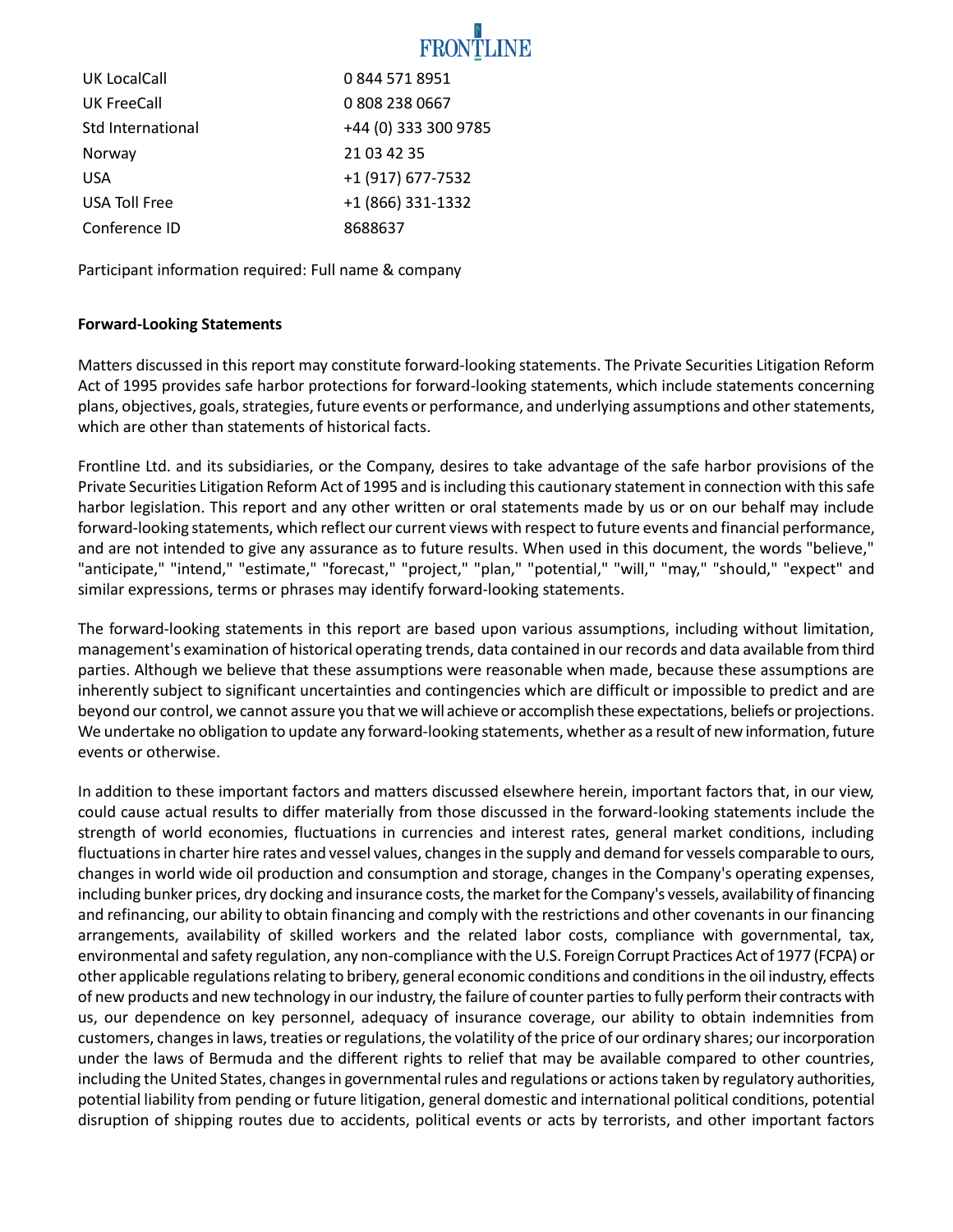

described from time to time in the reports filed by the Company with the Securities and Exchange Commission or Commission.

We caution readers of this report not to place undue reliance on these forward-looking statements, which speak only as of their dates. These forward-looking statements are no guarantee of our future performance, and actual results and future developments may vary materially from those projected in the forward-looking statements.

The Board of Directors Frontline Ltd. Hamilton, Bermuda August 26, 2019

Questions should be directed to:

Robert Hvide Macleod: Chief Executive Officer, Frontline Management AS +47 23 11 40 84

Inger M. Klemp: Chief Financial Officer, Frontline Management AS +47 23 11 40 76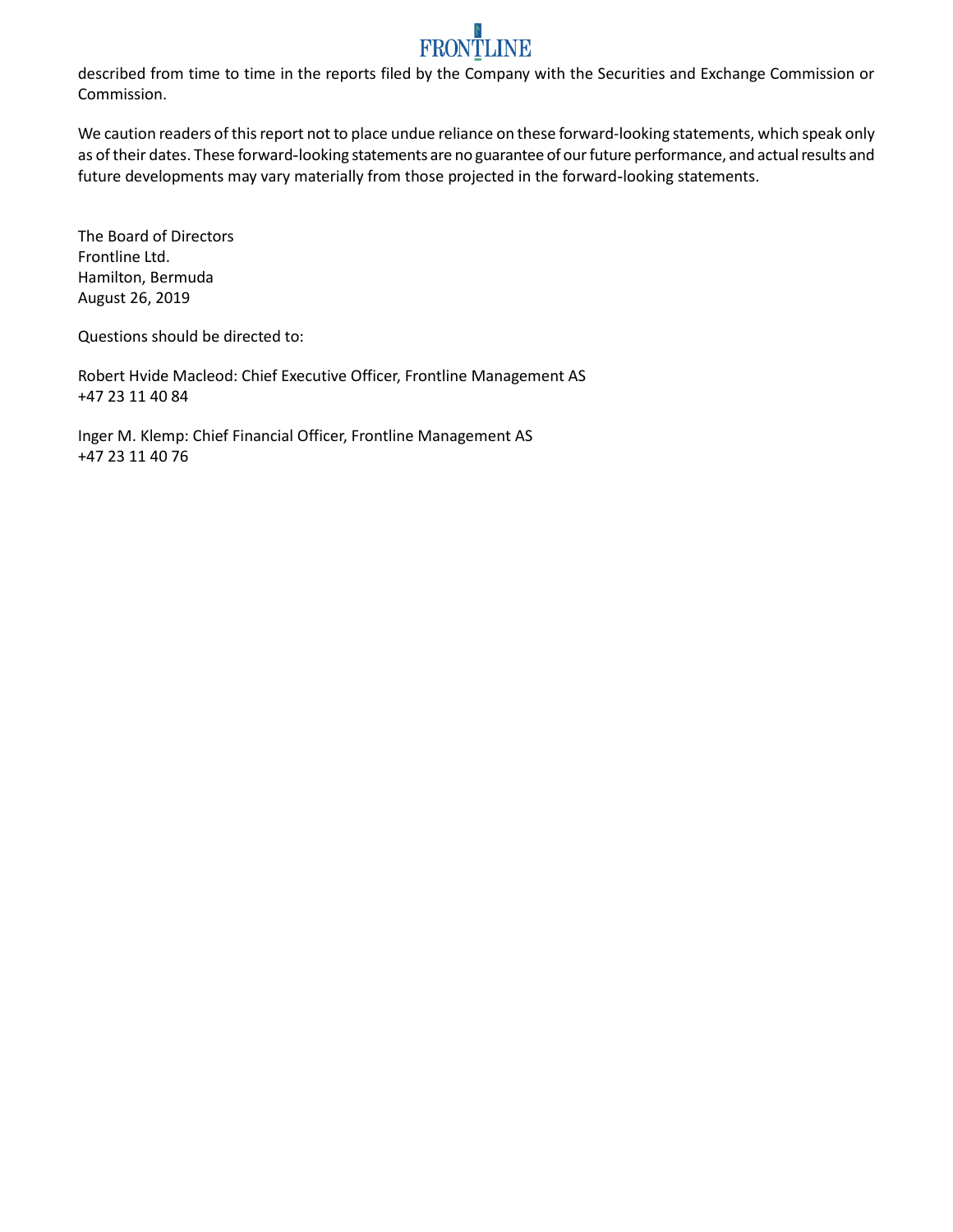

| 2018<br>Apr-Jun |                 | 2019 CONDENSED CONSOLIDATED INCOME STATEMENT<br>Apr-Jun $(in thousands of $)$                           | 2019<br>Jan-Jun | 2018<br>Jan-Jun | 2018<br>Jan-Dec |
|-----------------|-----------------|---------------------------------------------------------------------------------------------------------|-----------------|-----------------|-----------------|
| 166,821         |                 | 193,408 Total operating revenues                                                                        | 431,683         | 336,442         | 742,266         |
| (554)           | 1,711           | Other operating gain (loss)                                                                             | 969             | (6,670)         | 10,206          |
| 94,461          |                 | 90,664 Voyage expenses and commission                                                                   | 188,176         | 183,500         | 377,772         |
| (6, 450)        |                 | (1,524) Contingent rental (income) expense                                                              | (2, 555)        | (13, 145)       | (19, 738)       |
| 32,116          |                 | 37,693 Ship operating expenses                                                                          | 70,425          | 66,849          | 130,623         |
| 6,173           | 2,140           | Charterhire expenses                                                                                    | 4,244           | 8,490           | 21,244          |
| 9,221           |                 | 10,988 Administrative expenses                                                                          | 20,880          | 18,769          | 37,294          |
| 31,755          | 28,318          | Depreciation                                                                                            | 55,719          | 63,546          | 122,566         |
| 167,276         |                 | 168,279 Total operating expenses                                                                        | 336,889         | 328,009         | 669,761         |
| (1,009)         | 26,840          | <b>Net operating income (loss)</b>                                                                      | 95,763          | 1,763           | 82,711          |
| 256             |                 | 413 Interest income                                                                                     | 674             | 396             | 843             |
| (24, 110)       |                 | (23,244) Interest expense                                                                               | (46, 685)       | (45, 712)       | (93, 275)       |
|                 |                 | Gain on sale of shares                                                                                  |                 | 1,026           | 1,026           |
| 802             | 1,683           | Unrealized gain (loss) on marketable securities                                                         | 302             | 491             | (3,526)         |
|                 |                 | 842 Share of results of associated company                                                              | 842             |                 | 246             |
| (556)           |                 | (27) Foreign currency exchange loss                                                                     | (173)           | (1, 164)        | (869)           |
| 1,869           |                 | (5,582) Gain (loss) on derivatives                                                                      | (9,682)         | 6,954           | 4,256           |
| 138             | 55 I            | Other non-operating items                                                                               | 92              | 94              | 506             |
| (22, 610)       | 980             | Net income (loss) before income taxes and non-<br>controlling interest                                  | 41,133          | (36, 152)       | (8,082)         |
| (59)            |                 | 25 Income tax expense                                                                                   | (17)            | (73)            | (316)           |
| (22, 669)       | 1,005           | Net income (loss)                                                                                       | 41,116          | (36, 225)       | (8, 398)        |
| (191)           | 77              | Net (income) loss attributable to non-controlling<br>interest                                           | (3)             | (276)           | (482)           |
| (22, 860)       | 1,082           | Net income (loss) attributable to the Company                                                           | 41,113          | (36, 501)       | (8,880)         |
| (0.13)          | 0.01            | Basic earnings (loss) per share attributable to the<br>Company (\$)                                     | 0.24            | (0.21)          | (0.05)          |
| 2018<br>Apr-Jun | 2019<br>Apr-Jun | <b>CONDENSED CONSOLIDATED STATEMENT OF</b><br><b>COMPREHENSIVE INCOME</b><br>(in thousands of $\zeta$ ) | 2019<br>Jan-Jun | 2018<br>Jan-Jun | 2018<br>Jan-Dec |
| (22, 669)       |                 | 1,005 Net income (loss)                                                                                 | 41,116          | (36, 225)       | (8, 398)        |
| 727             |                 | (36) Foreign exchange gain (loss)                                                                       | 70              | 889             | 893             |
| 727             |                 | (36) Other comprehensive income (loss)                                                                  | 70              | 889             | 893             |
| (21, 942)       | 969             | <b>Comprehensive income (loss)</b>                                                                      | 41,186          | (35, 336)       | (7, 505)        |
| 191             |                 | Comprehensive (income) loss attributable to non-<br>(77) controlling interest                           | 3               | 276             | 482             |
| (22, 133)       | 1,046           | Comprehensive income (loss) attributable to the<br>Company                                              | 41,183          | (35, 612)       | (7, 987)        |
| (21, 942)       |                 | 969 Comprehensive income (loss)                                                                         | 41,186          | (35, 336)       | (7,505)         |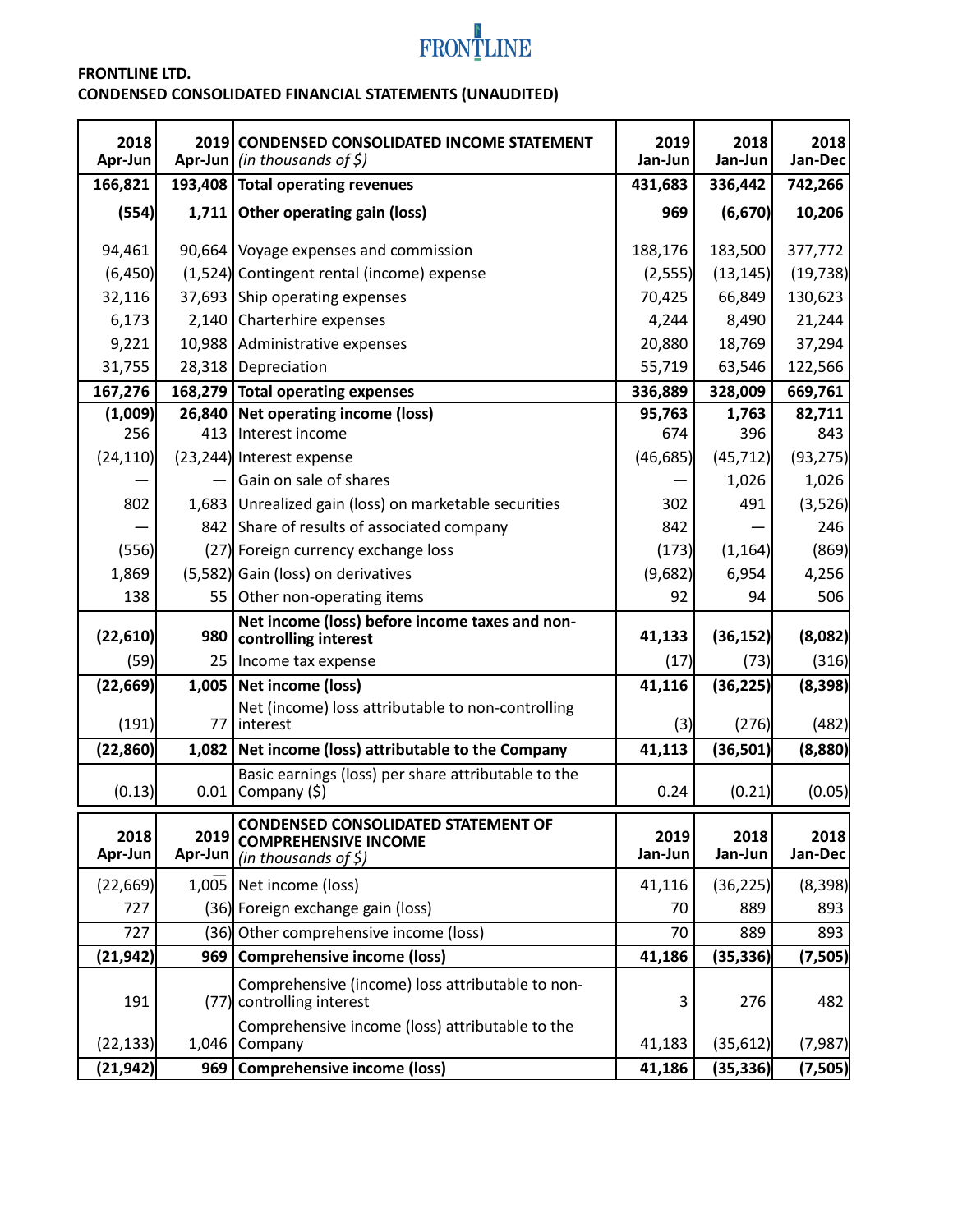

| <b>CONDENSED CONSOLIDATED BALANCE SHEETS</b>                        |                    |                    |
|---------------------------------------------------------------------|--------------------|--------------------|
| (in thousands of $\zeta$ )                                          | Jun 30 2019        | Dec 31 2018        |
| <b>ASSETS</b>                                                       |                    |                    |
| <b>Current assets</b>                                               |                    |                    |
| Cash and cash equivalents                                           | 90,793             | 66,484             |
| Restricted cash                                                     | 1,254              | 1,420              |
| Marketable securities                                               | 978                | 836                |
| Marketable securities pledged to creditors                          | 8,552              | 8,392              |
| Other current assets                                                | 192,151            | 231,113            |
| <b>Total current assets</b>                                         | 293,728            | 308,245            |
| <b>Non-current assets</b>                                           |                    |                    |
| Newbuildings                                                        | 26,205             | 52,254             |
| Vessels and equipment, net                                          | 2,605,477          | 2,476,755          |
| Vessels under finance lease, net                                    | 84,709             | 90,676             |
| Right of use assets under operating leases                          | 17,260             |                    |
| Investment in finance lease                                         | 10,822             | 10,979             |
| Investment in associated company                                    | 4,088              | 6,246              |
| Goodwill                                                            | 112,452            | 112,452            |
| Other long-term assets                                              | 14,316             | 20,234             |
| <b>Total non-current assets</b>                                     | 2,875,329          | 2,769,596          |
| <b>Total assets</b>                                                 | 3,169,057          | 3,077,841          |
|                                                                     |                    |                    |
| <b>LIABILITIES AND EQUITY</b><br><b>Current liabilities</b>         |                    |                    |
| Short term debt                                                     | 128,091            | 120,479            |
| Current portion of obligations under finance lease                  | 11,042             | 11,854             |
| Current portion of obligations under operating lease                | 8,907              |                    |
| Other current liabilities                                           | 89,858             | 81,885             |
| <b>Total current liabilities</b>                                    | 237,898            | 214,218            |
|                                                                     |                    |                    |
| <b>Non-current liabilities</b>                                      |                    |                    |
| Long term debt                                                      | 1,624,097          | 1,610,293          |
| Obligations under finance lease                                     | 82,280             | 87,930             |
| Obligations under operating lease                                   | 8,698              |                    |
| Other long-term liabilities<br><b>Total non-current liabilities</b> | 1,196<br>1,716,271 | 1,183<br>1,699,406 |
|                                                                     |                    |                    |
| <b>Commitments and contingencies</b>                                |                    |                    |
| <b>Equity</b>                                                       |                    |                    |
| Frontline Ltd. equity                                               | 1,214,667          | 1,163,800          |
| Non-controlling interest                                            | 221                | 417                |
| Total equity                                                        | 1,214,888          | 1,164,217          |
| <b>Total liabilities and equity</b>                                 | 3,169,057          | 3,077,841          |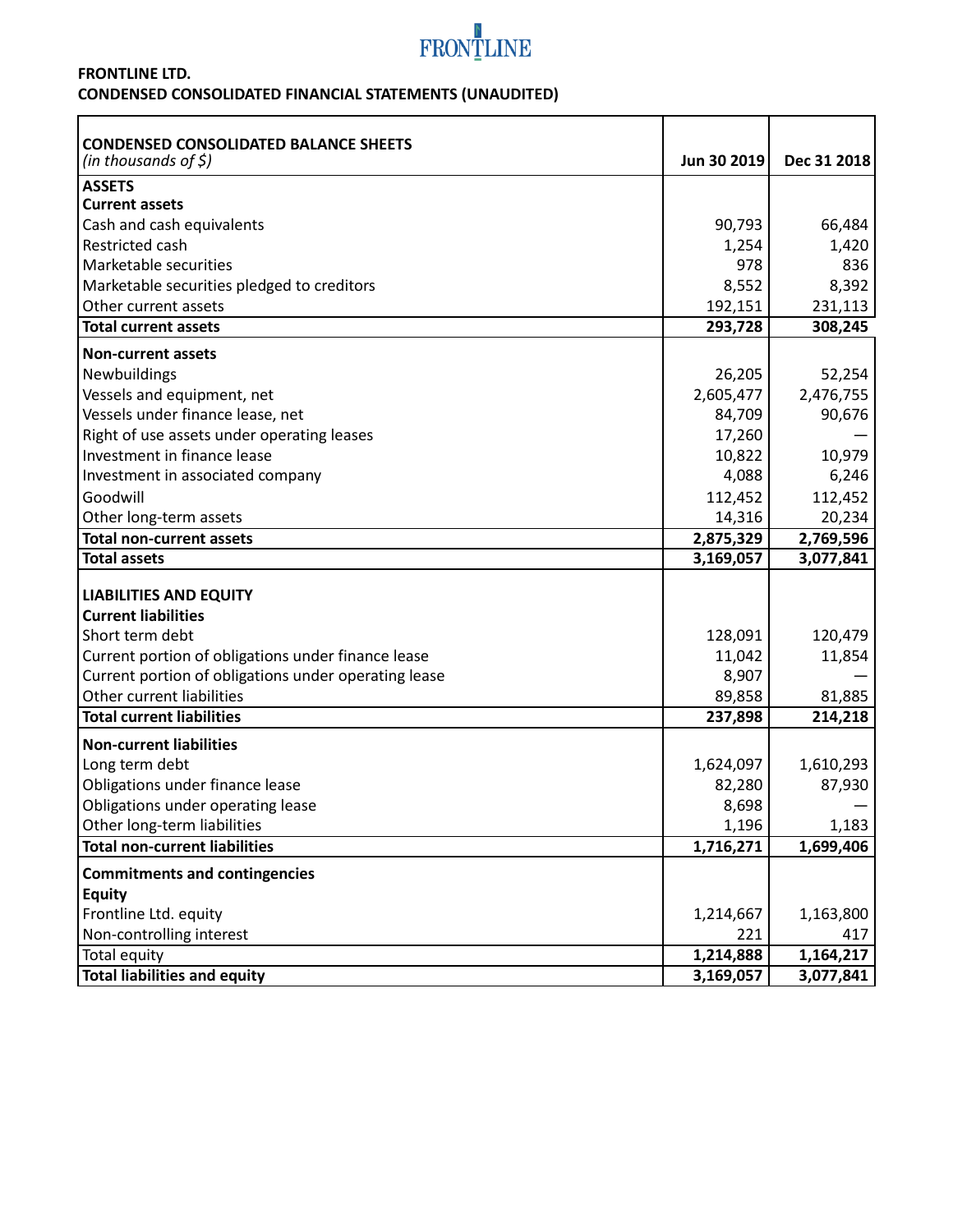

| 2018<br>Apr-Jun |        | <b>CONDENSED CONSOLIDATED STATEMENT OF</b><br>2019 CASH FLOWS<br>Apr-Jun $ $ (in thousands of \$) | 2019<br>Jan-Jun | 2018<br>Jan-Jun | 2018<br>Jan-Dec |
|-----------------|--------|---------------------------------------------------------------------------------------------------|-----------------|-----------------|-----------------|
|                 |        | <b>OPERATING ACTIVITIES</b>                                                                       |                 |                 |                 |
| (22, 669)       | 1,005  | Net income (loss)                                                                                 | 41,116          | (36, 225)       | (8, 398)        |
|                 |        | Adjustments to reconcile net income (loss) to net<br>cash provided by operating activities:       |                 |                 |                 |
|                 |        | Depreciation and amortization of deferred                                                         |                 |                 |                 |
| 32,373          | 28,959 | charges                                                                                           | 56,941          | 64,767          | 125,038         |
| 554             |        | Other operating loss (gain)                                                                       |                 | 6,670           | (10, 308)       |
| (6, 450)        |        | (1,525) Contingent rental (income) expense                                                        | (2, 556)        | (13, 145)       | (21, 273)       |
|                 |        | (Gain) on sale of shares                                                                          |                 | (1,026)         | (1,026)         |
| (784)           |        | (1,683) Unrealised (gain) loss on marketable securities                                           | (302)           | (473)           | 3,526           |
|                 |        | (842) Share of results of associated company                                                      | (842)           |                 | (246)           |
| (1, 560)        | 6,158  | (Gain) loss on derivatives                                                                        | 10,874          | (6, 578)        | (3, 190)        |
| 629             | 121    | Other, net                                                                                        | 654             | 1,693           | 743             |
| (893)           |        | 10,886 Change in operating assets and liabilities                                                 | 34,951          | (2, 438)        | (38, 695)       |
| 1,200           | 43,079 | Net cash provided by operating activities                                                         | 140,836         | 13,245          | 46,171          |
|                 |        | <b>INVESTING ACTIVITIES</b>                                                                       |                 |                 |                 |
| (17,072)        |        | Additions to newbuildings, vessels and<br>$(87, 735)$ equipment                                   | (147, 579)      | (203, 243)      | (216, 310)      |
|                 |        | 2,210 Finance lease payments received                                                             | 2,210           | 2,471           | 5,336           |
|                 |        | Investment in associated company                                                                  |                 |                 | (6,000)         |
|                 |        | Return of loan to associated company                                                              | 3,000           |                 |                 |
|                 |        | Purchase of shares from non-controlling interest                                                  | (269)           |                 |                 |
|                 |        | Proceeds from sale of shares                                                                      |                 | 17,757          | 17,757          |
| (17, 072)       |        | (85,525) Net cash used in investing activities                                                    | (142, 638)      | (183, 015)      | (199, 217)      |
|                 |        | <b>FINANCING ACTIVITIES</b>                                                                       |                 |                 |                 |
| 51,355          |        | 89,515   Proceeds from debt                                                                       | 144,765         | 243,236         | 298,871         |
| (27, 757)       |        | (58,975) Repayment of debt                                                                        | (124, 446)      | (54,002)        | (172, 412)      |
| (2,963)         |        | (2,180) Repayment of capital leases                                                               | (3, 355)        | (6, 163)        | (10,094)        |
|                 |        | 9,316 Net proceeds from issuance of shares                                                        | 9,316           |                 | 85              |
|                 |        | (335) Debt fees paid                                                                              | (335)           |                 |                 |
| (386)           |        | Dividends paid                                                                                    |                 | (386)           | (386)           |
|                 |        | Net cash (used in) provided by financing                                                          |                 |                 |                 |
| 20,249          | 37,341 | activities                                                                                        | 25,945          | 182,685         | 116,064         |
| 4,377           |        | Net change in cash and cash equivalents and<br>(5,105) restricted cash                            | 24,143          | 12,915          | (36, 982)       |
| 113,424         |        | Cash and cash equivalents and restricted cash at<br>97,152 start of period                        | 67,904          | 104,886         | 104,886         |
| 117,801         | 92,047 | Cash and cash equivalents and restricted cash at<br>end of period                                 | 92,047          | 117,801         | 67,904          |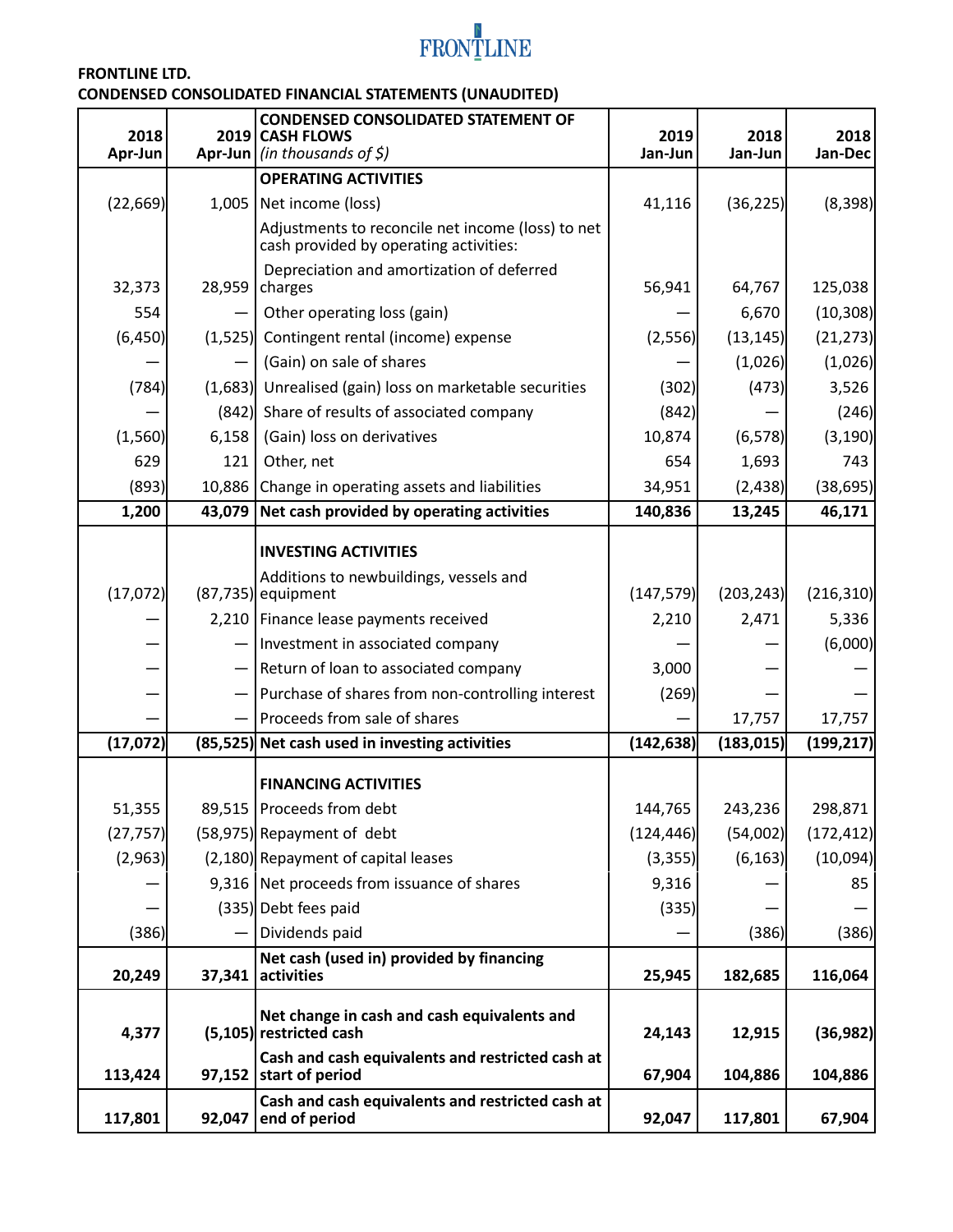

| <b>CONDENSED CONSOLIDATED STATEMENTS OF CHANGES IN EQUITY</b>                   | 2019        | 2018                | 2018        |
|---------------------------------------------------------------------------------|-------------|---------------------|-------------|
| (in thousands of $\frac{2}{5}$ except number of shares)                         | Jan-Jun     | Jan-Jun             | Jan-Dec     |
|                                                                                 |             |                     |             |
| <b>NUMBER OF SHARES OUTSTANDING</b>                                             |             |                     |             |
| Balance at beginning of period                                                  | 169,821,192 | 169,809,324         | 169,809,324 |
| Shares issued                                                                   | 1,146,900   |                     | 11,868      |
| <b>Balance at end of period</b>                                                 | 170,968,092 | 169,809,324         | 169,821,192 |
|                                                                                 |             |                     |             |
| <b>SHARE CAPITAL</b>                                                            |             |                     |             |
| Balance at beginning of period                                                  | 169,821     | 169,809             | 169,809     |
| Shares issued                                                                   | 1,147       |                     | 12          |
| <b>Balance at end of period</b>                                                 | 170,968     | 169,809             | 169,821     |
|                                                                                 |             |                     |             |
| <b>ADDITIONAL PAID IN CAPITAL</b>                                               |             |                     |             |
| Balance at beginning of period                                                  | 198,497     | 197,399             | 197,399     |
| Stock compensation expense                                                      | 438         | 676                 | 1,025       |
| Adjustment on repurchase of non-controlling interest                            | (70)        |                     |             |
| Shares issued                                                                   | 8,169       |                     | 73          |
| <b>Balance at end of period</b>                                                 | 207,034     | 198,075             | 198,497     |
|                                                                                 |             |                     |             |
| <b>CONTRIBUTED CAPITAL SURPLUS</b>                                              |             |                     |             |
| Balance at beginning and end of period                                          | 1,090,376   | 1,090,376           | 1,090,376   |
|                                                                                 |             |                     |             |
| OTHER COMPREHENSIVE INCOME (LOSS)                                               |             |                     |             |
| Balance at beginning of period                                                  | 224         | 2,227               | 2,227       |
| Other comprehensive income (loss)                                               | 70          | 889                 | 893         |
| Adjustment on adoption of changes in ASC 825                                    |             | (2,896)             | (2,896)     |
| <b>Balance at end of period</b>                                                 | 294         | 220                 | 224         |
|                                                                                 |             |                     |             |
| <b>RETAINED DEFICIT</b>                                                         |             |                     |             |
| Balance at beginning of period                                                  | (295, 118)  | (272, 503)          | (272, 503)  |
| Net income (loss) attributable to the Company                                   | 41,113      | (36, 501)           | (8,880)     |
| Adjustment on adoption of ASC 606                                               |             | (16, 631)           | (16, 631)   |
| Adjustment on adoption of changes in ASC 825<br><b>Balance at end of period</b> |             | 2,896<br>(322, 739) | 2,896       |
|                                                                                 | (254,005)   |                     | (295, 118)  |
| <b>EQUITY ATTRIBUTABLE TO THE COMPANY</b>                                       | 1,214,667   | 1,135,741           | 1,163,800   |
|                                                                                 |             |                     |             |
| <b>NON-CONTROLLING INTEREST</b>                                                 |             |                     |             |
| Balance at beginning of period                                                  | 417         | 321                 | 321         |
| Net income (loss) attributable to non-controlling interest                      | 3           | 276                 | 482         |
| Adjustment on repurchase of non-controlling interest                            | (199)       |                     |             |
| Dividend paid to non-controlling interest                                       |             | (386)               | (386)       |
|                                                                                 |             |                     |             |
| <b>Balance at end of period</b>                                                 | 221         | 211                 | 417         |
| <b>TOTAL EQUITY</b>                                                             | 1,214,888   | 1,135,952           | 1,164,217   |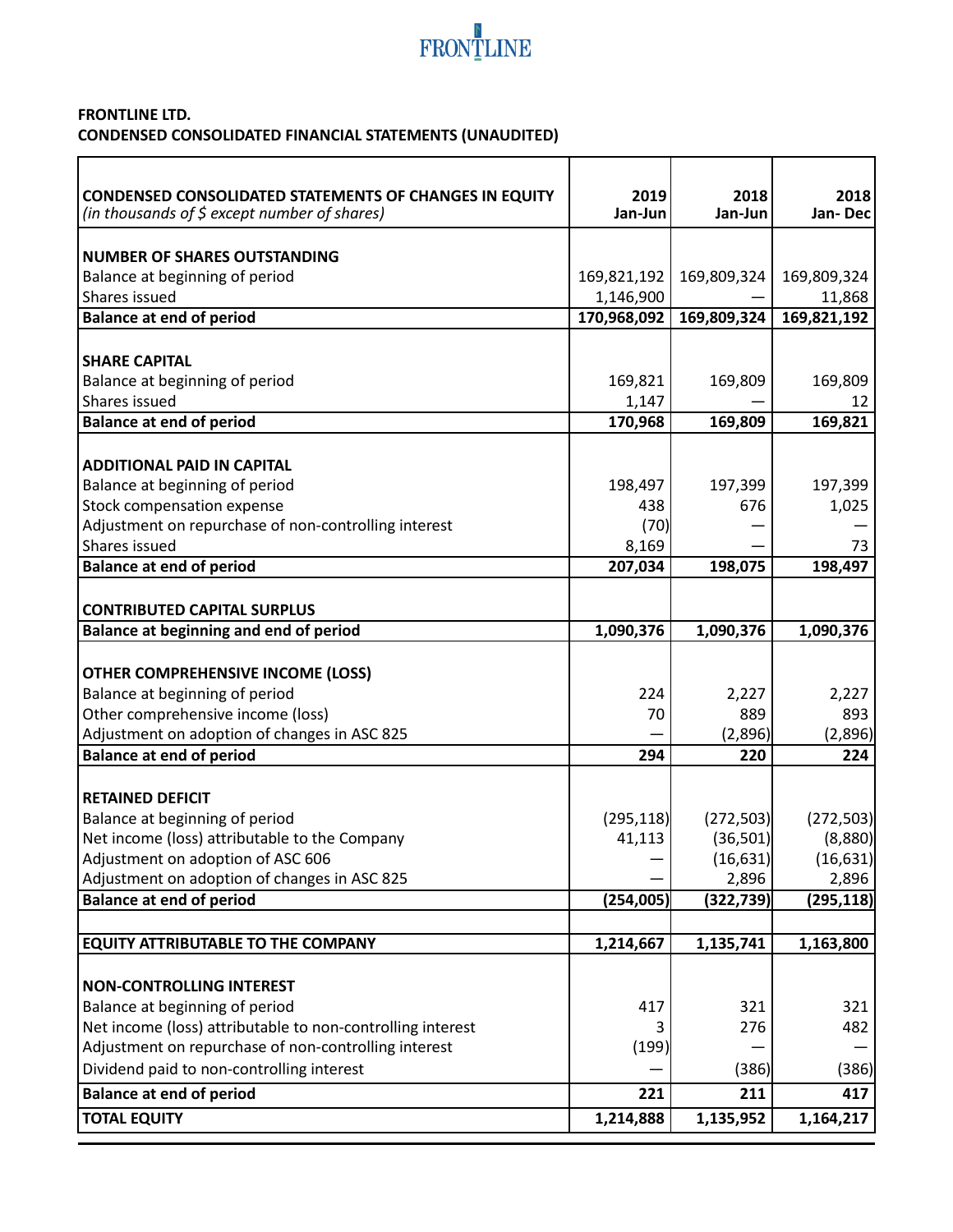

#### **FRONTLINE LTD. SELECTED NOTES TO THE UNAUDITED CONDENSED CONSOLIDATED FINANCIAL STATEMENTS**

#### **1. GENERAL**

Frontline Ltd. (the "Company" or "Frontline") is a Bermuda based shipping company engaged primarily in the ownership and operation of oil tankers and product tankers. The Company's ordinary shares are listed on the New York Stock Exchange and the Oslo Stock Exchange.

#### **2. ACCOUNTING POLICIES**

#### **Basis of accounting**

The condensed consolidated financial statements are stated in accordance with accounting principles generally accepted in the United States. The condensed consolidated financial statements do not include all of the disclosures required in the annual and interim consolidated financial statements, and should be read in conjunction with the Company's annual financial statements included in the Company's Annual Report on Form 20-F for the year ended December 31, 2018, which was filed with the Securities and Exchange Commission on March 28, 2019.

#### **Significant accounting policies**

The accounting policies adopted in the preparation of the condensed consolidated financial statements are consistent with those followed in the preparation of the Company's annual financial statements for the year ended December 31, 2018, with the exception of certain changes noted below.

The Company has adopted ASC 842 effective January 1, 2019 using the modified retrospective transition approach, which allows the Company to recognize a cumulative effect adjustment to the opening balance of accumulated deficit in the period of adoption rather than restate our comparative prior year periods. Based on the Company's analysis, the cumulative effect adjustment to the opening balance of accumulated deficit is zero because (i) the Company did not have any unamortized initial direct costs as of January 1, 2019 that needed to be written off; (ii) the Company did not have any lease incentives or accrued rental transactions that needed to be recognized; and (iii) the timing and pattern of revenue recognition under its revenue contracts that have lease and non-lease components is the same and even if accounted for separately, the lease component of such contracts would be considered operating leases.

The Company currently has three major categories of leases - chartered-in vessels, vessels under capital lease and leased office and other space. Upon adoption of ASC 842, the Company has recognized right-of-use assets and corresponding lease liabilities of \$18.5 million on the balance sheet in relation to our operating leases, which have then been amortized during the six months ended June 30, 2019. The Company does not expect the implementation of this standard to cause a material change in the Company's operating expenses in the fiscal year 2019. The Company has not elected the practical expedient to not separate lease and non-lease components for all of our leases where we are the lessee.

ASC 842 also allows lessees to elect as an accounting policy not to apply the provisions of ASC 842 to short term leases (i.e., leases with an original term of 12-months or less). Instead, a lessee may recognize the lease payments in profit or loss on a straight-line basis over the lease term and variable lease payments in the period in which the obligation for those payments is incurred. The accounting policy election for short-term leases shall be made by class of underlying asset to which the right of use relates.

For arrangements where we are the lessor, the adoption of the new lease standard has not had a material impact on our financial statements. The new lease standard provides a practical expedient for lessors in which the lessor may elect, by class of underlying asset, to not separate non-lease components from the associated lease component and, instead, to account for these components as a single component if both of the following are met: (1) the timing and pattern of transfer of the non-lease component(s) and associated lease component are the same and (2) the lease component, if accounted for separately, would be classified as an operating lease. When a lessor, we have elected this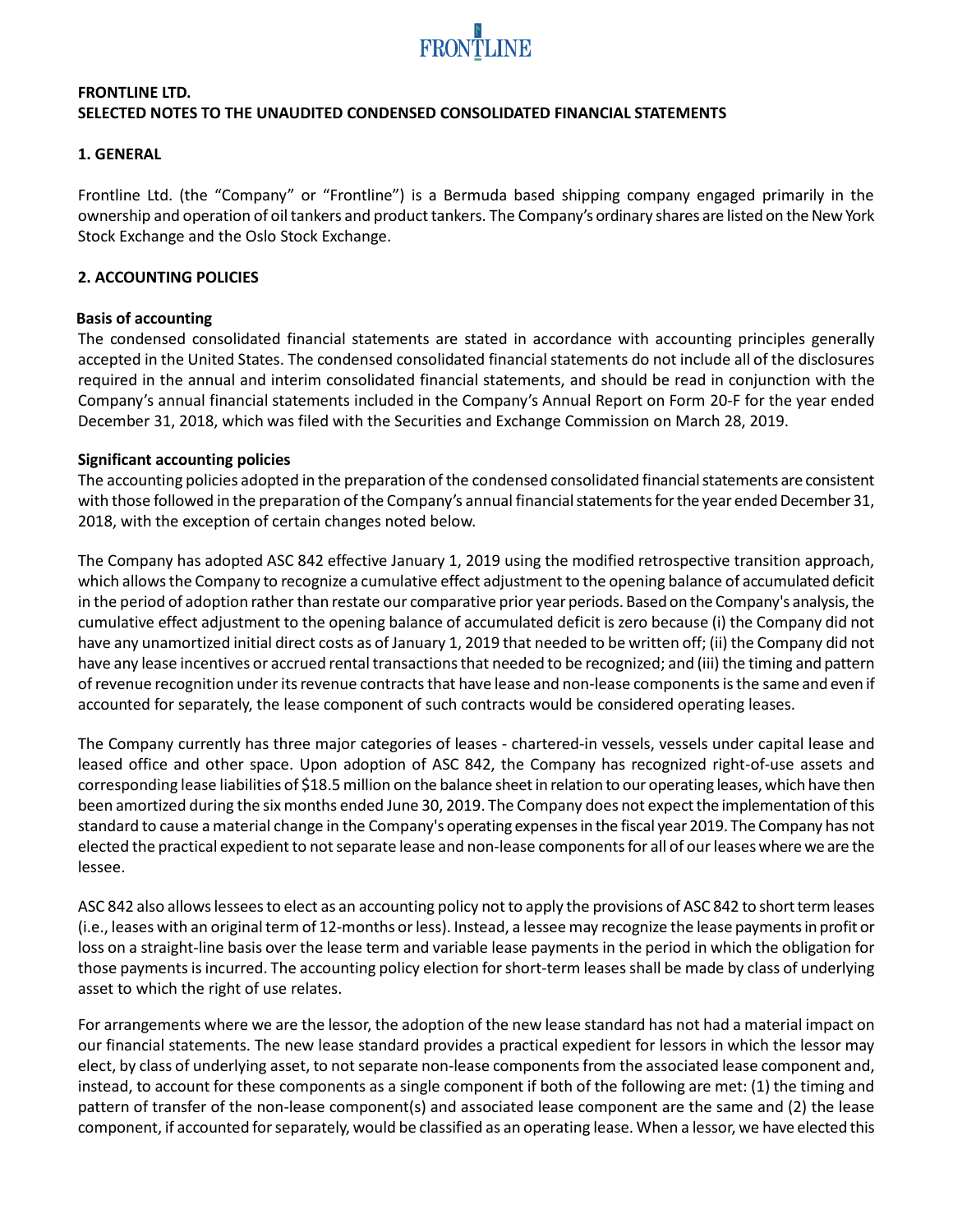expedient for our time charter contracts and voyage charter contracts that qualify as leases and thus do not separate the non-lease component, or service element, from the lease.

# **3. EARNINGS PER SHARE**

The components of the numerator and the denominator in the calculation of basic earnings per share are as follows:

|                                            | 2019      | 2018     | 2018     |
|--------------------------------------------|-----------|----------|----------|
| $\int$ (in thousands of \$)                | Jan-Jun I | Jan-Junl | Jan-Decl |
| Net income attributable to the Company     | 41,113    | (36,501) | (8,880)  |
|                                            |           |          |          |
| (in thousands)                             |           |          |          |
| Weighted average number of ordinary shares | 169,946   | 169,809  | 169,810  |

## **4. NEWBUILDINGS**

As of June 30, 2019, the Company's newbuilding program comprised one Suezmax tanker and one VLCC, which are both expected to be delivered in May 2020, and two LR2 tankers which are expected to be delivered in January and March 2021.

As of June 30, 2019, total instalments of \$26.1 million had been paid and remaining commitments amounted to \$225.1 million, of which we expect \$18.5 million to be paid in 2019, \$141.3 million to be paid in 2020 and \$65.3 million to be paid in 2021.

In January 2019, the Company took delivery of the VLCC newbuilding Front Defender.

In April 2019, the Company took delivery of the VLCC newbuilding Front Discovery.

## **5. DEBT**

The Company drew down \$55.3million in January 2019 under its \$110.5 million term loan facility with Credit Suisse in connection with the delivery of one VLCC.

In April 2019, the Company signed an amendment on similar terms to its \$110.5 million term loan facility with ING for a separate tranche of \$4.1 million to finance exhaust gas cleaning systems ("EGCS") to be installed on the VLCC Front Discovery. The additional tranche was subsequently drawn down in April 2019 along with the delivery tranche of \$55.3 million.

In June 2019, the Company signed amendments to two senior secured term loan facilities with Credit Suisse financing four VLCC's to increase the committed amount under each facility by up to \$15.0 million, or \$30.0 million in total. The additional \$30.0 million was subsequently drawn down in June 2019.

The Company repaid \$66.0 million in the six months ended June 30, 2019 under its senior unsecured facility of up to \$275.0 million with an affiliate of Hemen Holding Ltd. As of June 30, 2019, \$155.0 million remains available and undrawn.

## **6. MARKETABLE SECURITIES**

In March 2019, the Company sold 1.3 million shares of Golden Ocean for proceeds of \$6.6 million. At the same time, the Company entered into a forward contract to repurchase 1.3 million shares of Golden Ocean in June 2019 for \$6.6 million. As partial settlement of the contract, the Company entered into a new forward contract to repurchase the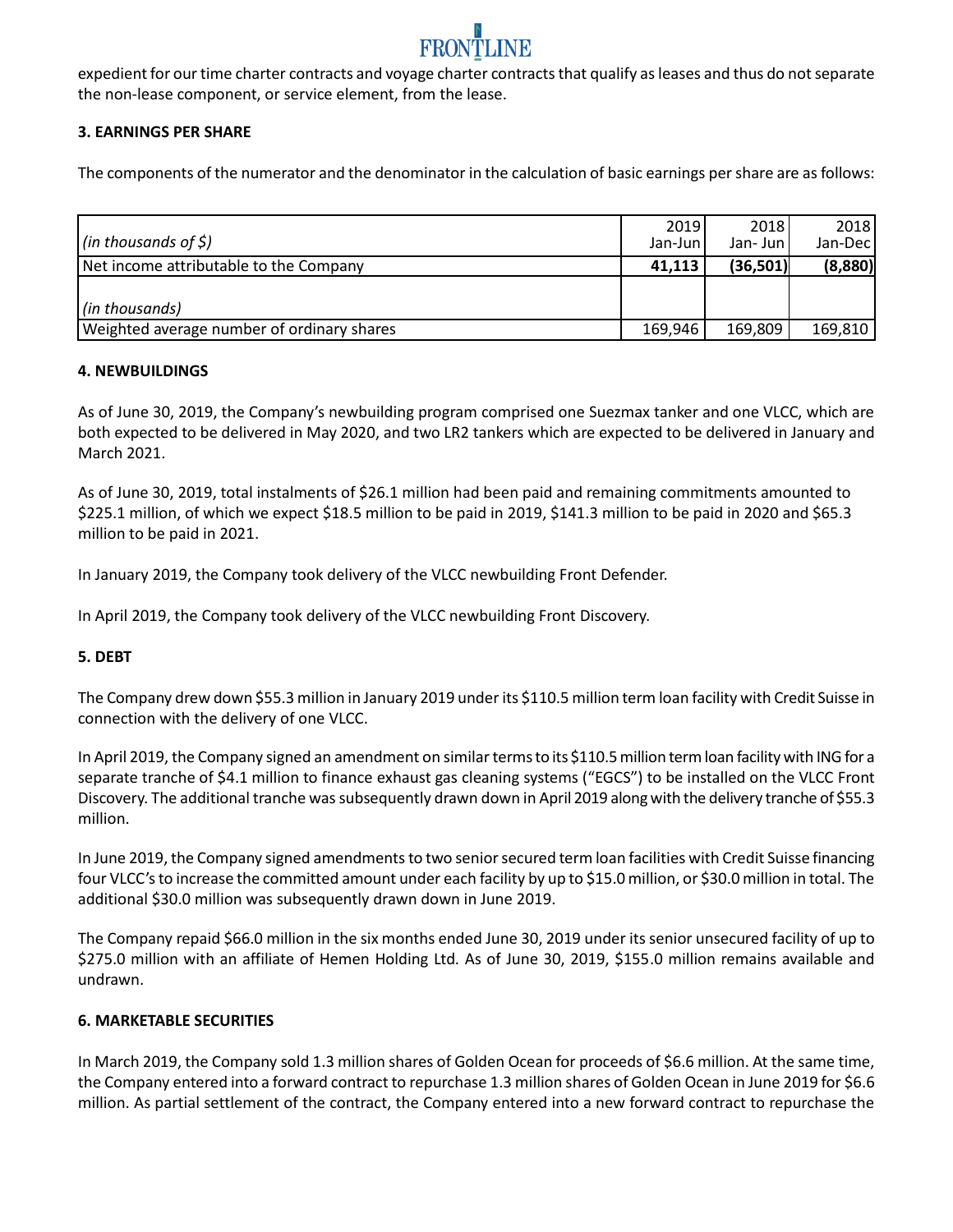shares in September 2019 for \$6.7 million and as such received a net cash settlement of \$0.1 million after adjustment for foreign exchange differences. This has been treated as a draw down of debt.

# **7. INVESTMENT IN ASSOCIATED COMPANY**

In January 2019, Frontline announced that its ownership interest in Feen Marine Scrubbers Inc ("FMSI") had increased to 28.9% following the purchase by FMSI of a 30.8% stake in FMSI from Bjørnar Feen, one of FMSI's founders.

In January 2019, FMSI repaid \$3.0 million of a \$6.0 million interest free loan extended by Frontline to FMSI in July 2018.

A share of results of FMSI of \$0.8 million was recognized in the second quarter of 2019.

# **8. SHARE CAPITAL**

The Company had an issued share capital at June 30, 2019 of \$170,968,092 divided into 170,968,092 ordinary shares (December 31, 2018: \$169,821,192 divided into 169,821,192 ordinary shares) of \$1.00 par value each.

In July 2018, the Company announced it had entered into an Equity Distribution Agreement dated July 24, 2018, with Morgan Stanley & Co. LLC for the offer and sale of up to \$100.0 million of common shares of Frontline through an atthe-market share offering ("ATM"). In the second quarter of 2019, the Company issued 1,146,900 shares for combined proceeds of \$9.3 million.

## **9. RELATED PARTY TRANSACTIONS**

The Company's most significant related party transactions are with Ship Finance International Limited ("Ship Finance"), a company under the significant influence of the Company's largest shareholder. The Company leased three of its vessels from Ship Finance at June 30, 2019 and pays Ship Finance profit share based on the earnings of these vessels. Profit share arising in the six months ended June 30, 2019 was \$1.5 million, which was \$2.6 million less than the amount accrued in the lease obligations payable when the leases were recorded at fair value at the time of the Company's merger with Frontline 2012.

In the six months ended June 30, 2019 the Company repaid \$66.0 million under its senior unsecured loan facility of up to \$275.0 million with an affiliate of Hemen Holding Ltd., the Company's largest shareholder.

In the six months ended June 30, 2019 the Company paid or accrued amounts totalling \$3.6 million due to FMSI in relation to the installation of EGCS on its owned and leased vessels.

In January 2019, FMSI repaid \$3.0 million of a \$6.0 million interest free loan extended by Frontline to FMSI in July 2018.

Amounts earned from other related parties comprise office rental income, technical and commercial management fees, newbuilding supervision fees, freights, corporate and administrative services income and interest income. Amounts paid to related parties comprise primarily rental for office space and guarantee fees.

## **10. COMMITMENTS AND CONTINGENCIES**

As of June 30, 2019, the Company's newbuilding program comprised one Suezmax tanker, one VLCC and two LR2 tankers.

As of June 30, 2019, total instalments of \$26.1 million had been paid and remaining commitments amounted to \$225.1 million, of which we expect \$18.5 million to be paid in 2019, \$141.3 million to be paid in 2020 and \$65.3 million to be paid in 2021.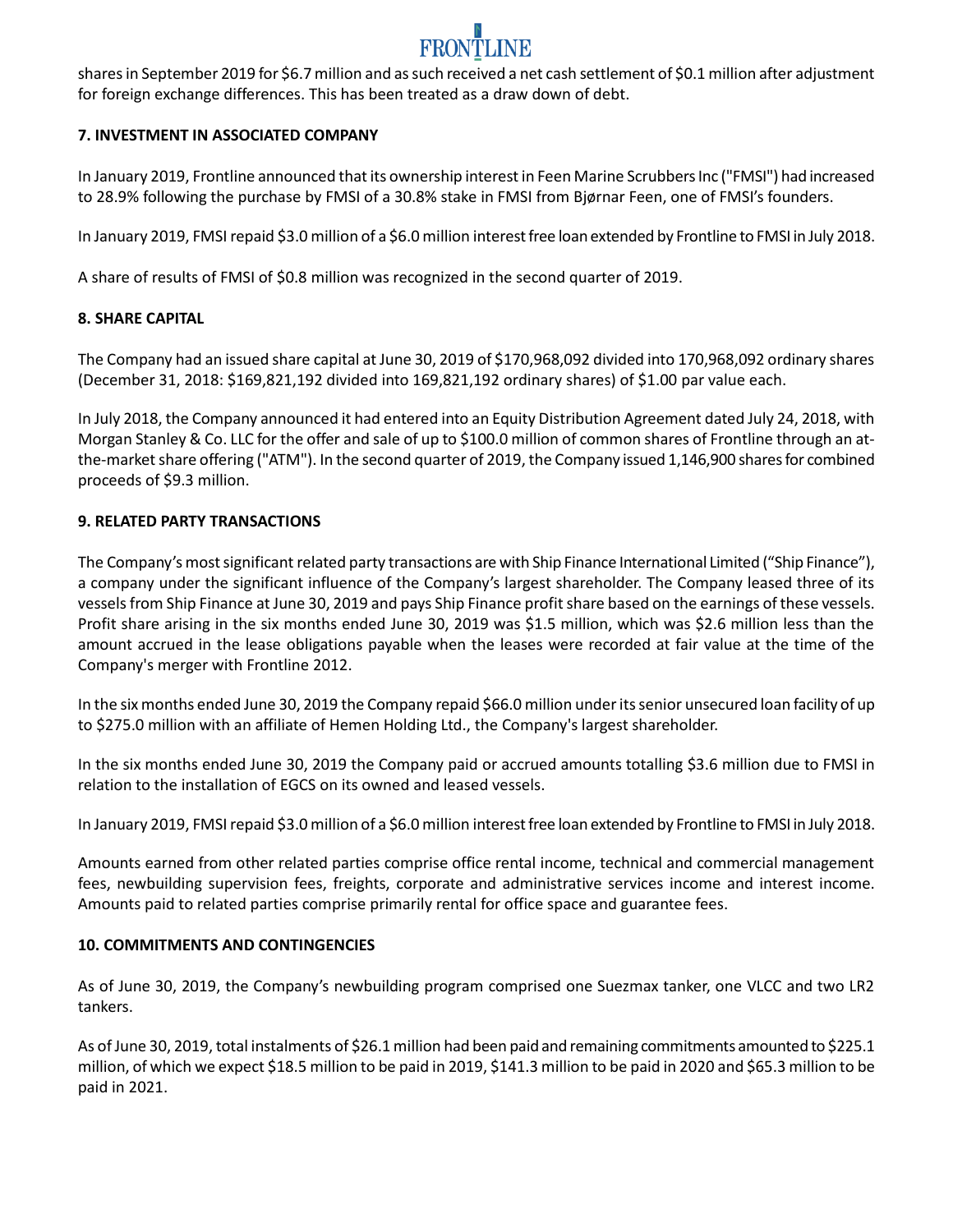

As of August 26, 2019, Frontline has committed bank financing in place to finance delivery of the Suezmax tanker newbuilding and estimates a loan amount of \$42.9 million will be drawn in 2020. The Company is in discussions with banks to finance the delivery of the VLCC newbuilding and two LR2 newbuildings and is confident that it will be able to do so on favourable terms.

As of June 30, 2019, the Company has committed to the installation of EGCS on 16 vessels owned by the Company, with a financial commitment of \$12.1 million, excluding installation costs. The Company has also agreed with Ship Finance to equally share the cost of installation of EGCS on two VLCCs chartered from Ship Finance. The Company's remaining commitment on these vessels is \$0.5 million, excluding installation costs, which is due in 2019.

As of June 30, 2019, the Company has committed to the installation of Ballast Water Treatment Systems on five vessels, with a remaining commitment of \$1.3 million excluding installation costs, which is due in 2019.

# **11. SUBSEQUENT EVENTS**

In July 2019, 2,149,218 shares were issued through the ATM for combined proceeds of \$17.3 million.

In August 2019, the Company obtained a financing commitment for a senior secured term loan facility in an amount of up to \$42.9 million with Credit Suisse. The facility matures five years after delivery and carries an interest rate of LIBOR plus a margin of 190 basis points and has an amortization profile of 18 years. The facility will be used to partially finance the Suezmax tanker resale under construction at HSHI. The facility is subject to final documentation.

In August 2019, the Company and Golden Ocean announced that they have entered into a non-binding term sheet agreement with Trafigura Group to establish a leading global supplier of marine fuels (the "JV"). Frontline and Golden Ocean will acquire 15 percent and 10 percent interests in the JV, respectively and Trafigura Group will contribute its existing physical bunkering activities to the JV. Subject to agreement on final terms, the JV is expected to commence operations in the third quarter of 2019, and will act as the exclusive purchaser of marine fuels for Trafigura Group, Frontline and Golden Ocean, as well as certain entities affiliated with Hemen Holding Ltd, Frontline and Golden Ocean's largest shareholder.

In August 2019, the Company announced that it has entered into a sale and purchase agreement with Trafigura Maritime Logistics ("TML"), a wholly-owned subsidiary of Trafigura Pte Ltd ("Trafigura")and certain related entities to acquire ten Suezmax tankers built in 2019 through the acquisition of a TML special purpose vehicle which holds the vessels (the "Acquisition"). As part of the Acquisition, Frontline has options to acquire an additional four Suezmax tankers built in 2019 through the acquisition of a second TML special purpose vehicle.

The Transaction consideration consists of (i) 16,035,856 ordinary shares of Frontline at an agreed price of \$8.00 per share issuable upon signing; which have been issued as of the date of this report; and (ii) a cash amount ranging from \$538.0 million to \$547.0 million, payable upon the closing of the Acquisition. Closing of the Acquisition is targeted as soon as practically possible with November 15, 2019 being the earliest and March 15, 2020 being the latest expected date.

To obtain earlier exposure to the vessels, Frontline has agreed to time charter all the ten vessels from Trafigura until closing of the Acquisition at a daily rate of approximately \$23,000. Frontline has also agreed to charter five of these vessels back to Trafigura on three-year time charters at a daily base rate of \$28,400 with a 50% profit share above the base rate.

Frontline is in discussions with leading lending banks who have indicated an interest in providing financing for the Acquisition. An affiliate of Hemen Holding Ltd., Frontline's largest shareholder, has offered a \$547.0 million commitment at closing of the Acquisition through a three year facility at terms viewed as attractive.

Following the closing of the Acquisition, Trafigura will own approximately 8.48% of the ordinary shares of Frontline, and Frontline will have a total of 189,153,166 outstanding shares par value \$1.00 each. Frontline has two separate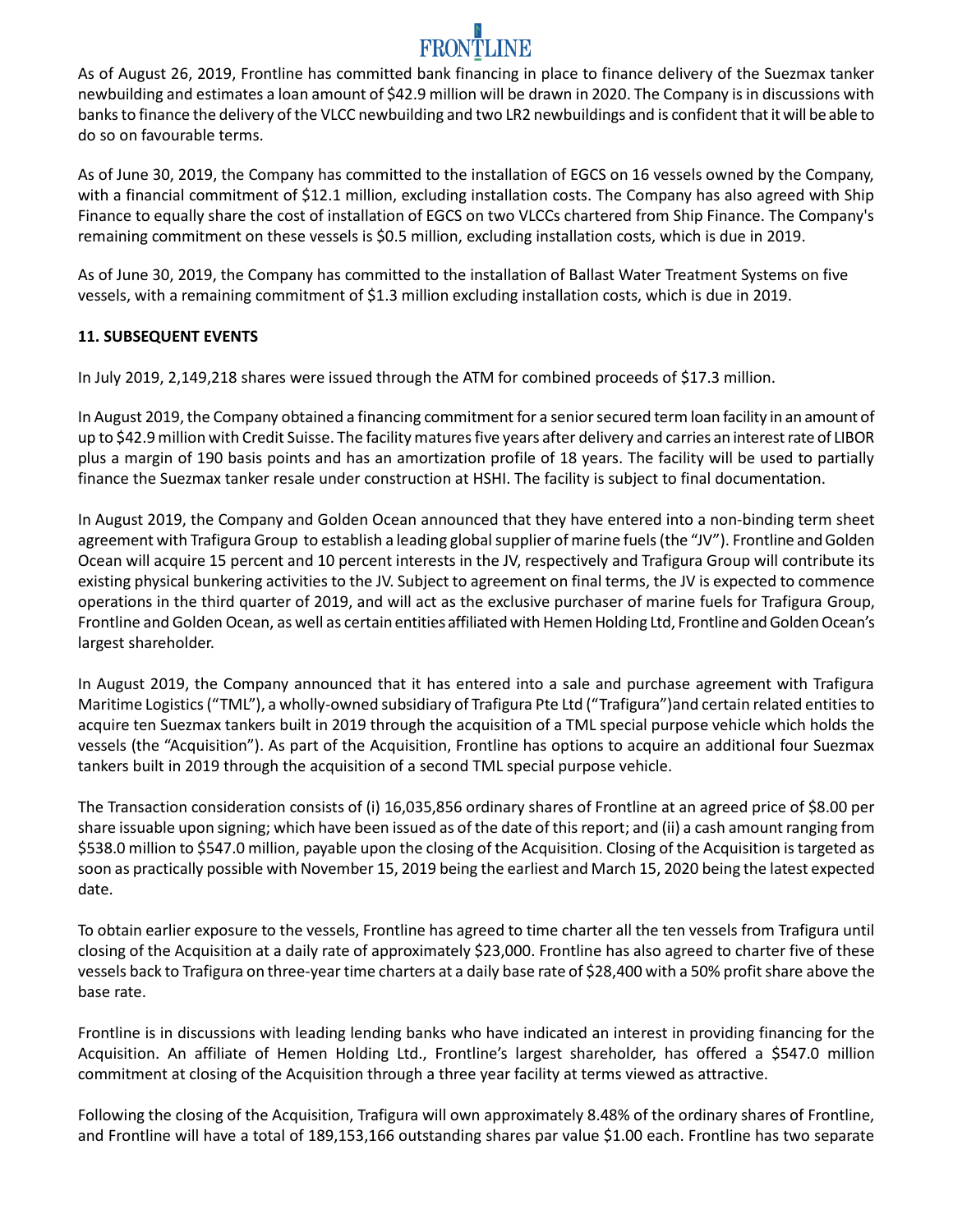

options to acquire two plus two additional Suezmax tankers that expire on September 12, 2019 and September 24, 2019. The second option will expire if the first option is not validly exercised. The transaction structure for the four optional vessels will be similar to that of the ten firm vessels. The number of ordinary shares to be issued if one or both of the options are exercised will be based on the volume weighted average trading price of Frontline's ordinary shares on the NYSE over the 20 days prior to the option exercise date. All four option vessels are 2019 Chinese built and fitted with exhaust gas cleaning systems.